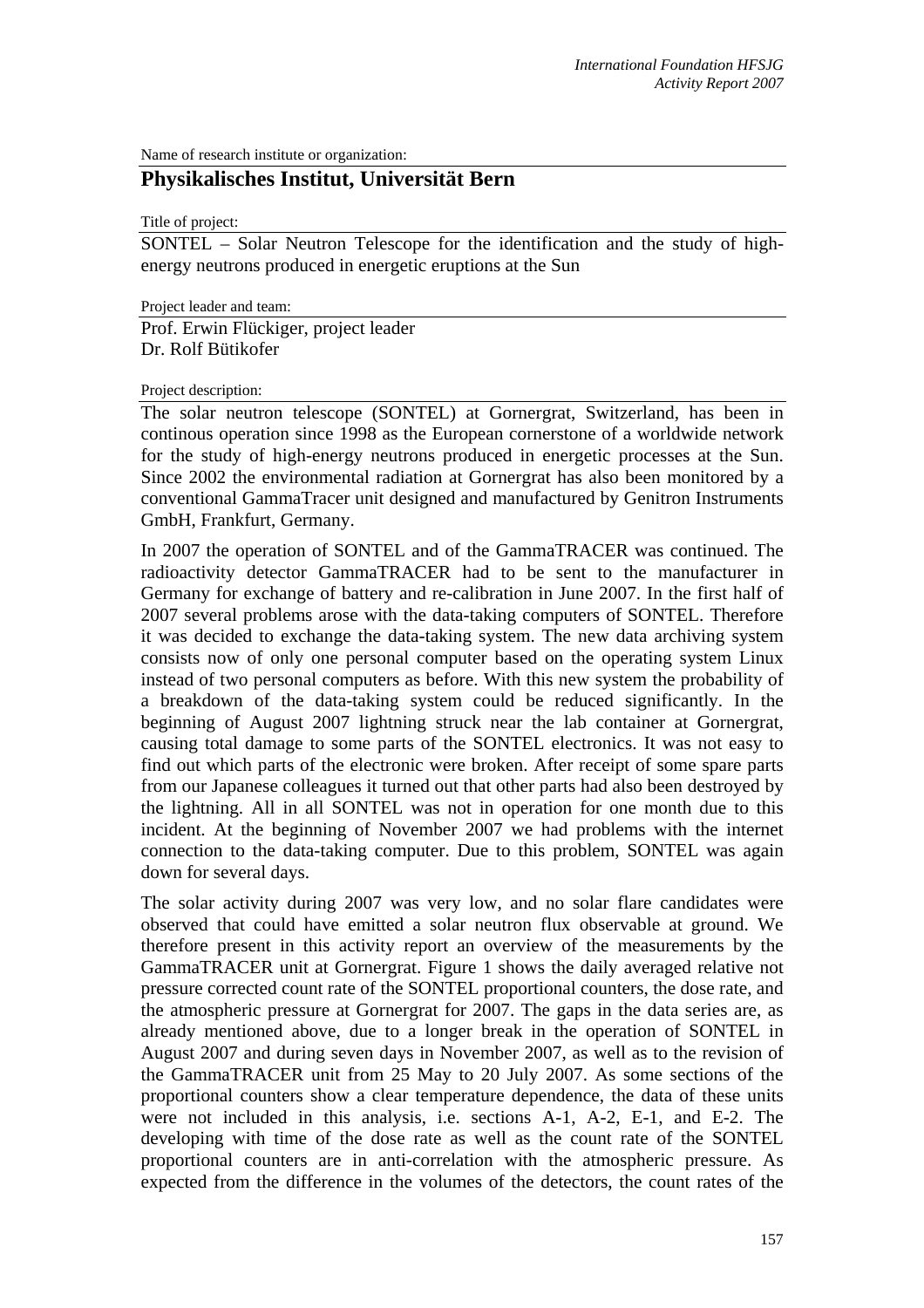SONTEL proportional counters has better statistics than the dose rate measured by the GammaTRACER unit. In Figure 2 the count rates of the SONTEL proportional counters are plotted versus the dose rate measured by the GammaTRACER unit in 2007. The time series are divided into two time intervals: 1 January – 25 May 2007 (before exchange of battery and recalibration of GammaTRACER, symbol +) and 10 September – 31 December 2007 (after exchange of battery and recalibration of GammaTRACER, symbol \*). During both time intervals in 2007 the data points can be approximated by a linear regression fit. From Figure 1 and 2 it follows that after the recalibration, the GammaTRACER unit most likely gives a dose rate that is about 3.8 nSv/h or 2% higher than before the exchange of the battery at the mean dose rate of 189 nSv/h. This discrepancy is within the uncertainty of calibration of +/-6% given by the manufacturer. The analysis of the GammaTRACER data yields an average dose rate at Gornergrat of  $\sim$ 190 nSv/h, with a dependence on atmospheric pressure of  $\sim$ 1 nSv/h/mmHg.



Figure 1: Daily average values of the dose rate, of the relative not pressure corrected count rate of the proportional counters of SONTEL, and of the atmospheric pressure at Gornergrat for the time interval January - December 2007.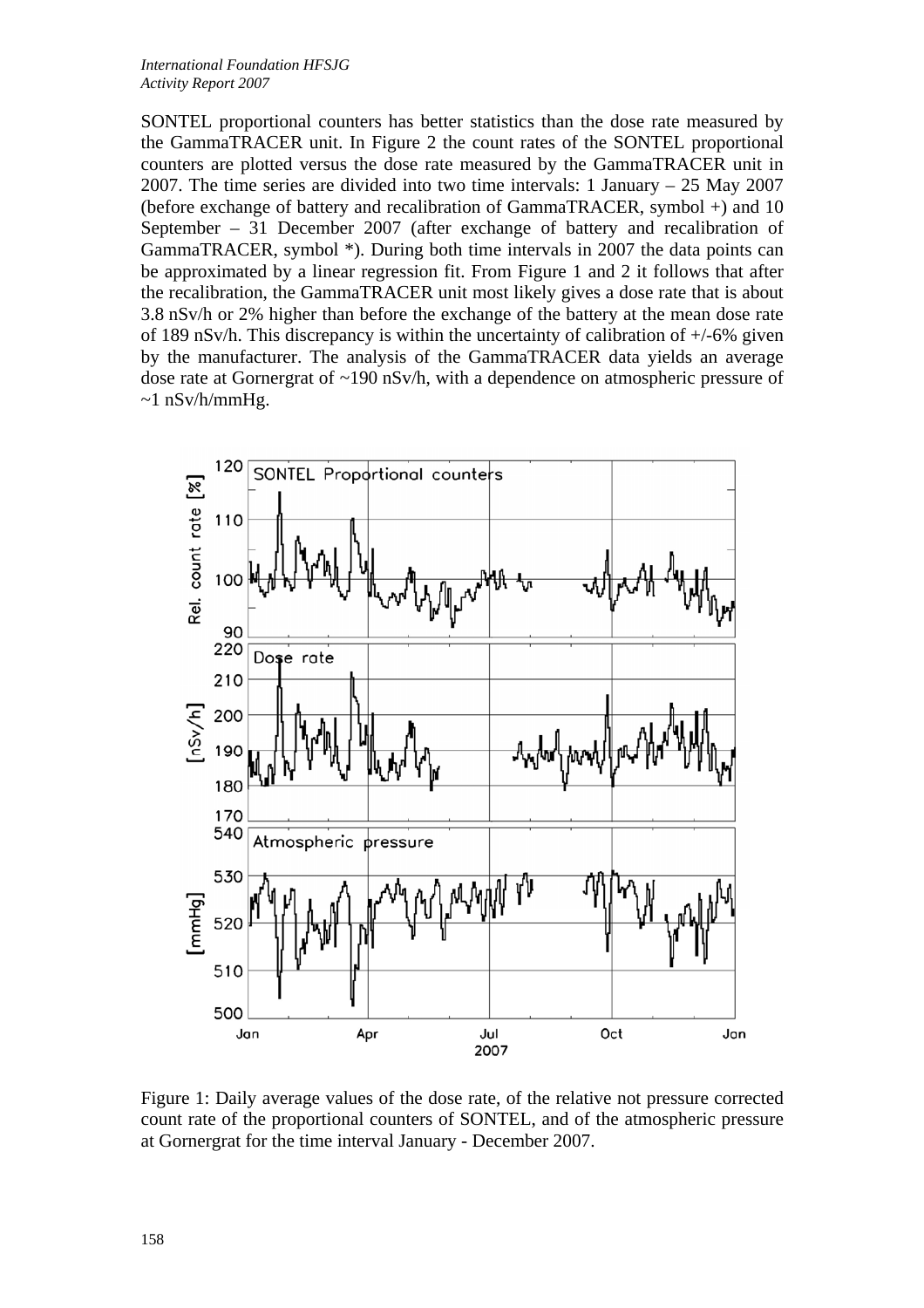

Figue 2: Daily average dose rates measured by GammaTRACER versus daily average counting rates of SONTEL proportional counters in 2007.  $\pm$ : 1 January – 25 May 2007, \*: 10 September – 31 December 2007.

Key words:

Astrophysics, cosmic rays, solar neutrons

Internet data bases:

http://cosray.unibe.ch

http://stelab.nagoya-u.ac.jp/ste-www1/div3/CR/Neutron/index.html

Collaborating partners/networks:

Prof. Y Muraki , Prof. Y. Matsubara, Dr. T. Sako, Dr. H. Tsuchiya, Solar Terrestrial Environment Laboratory, Nagoya University, Nagoya 464-8601, Japan

T. Sakai; Physical Science Lab., College of Industrial Technology, Nihon University, 2-11-1 shin-ei, Narashino-shi, Chiba 275, Japan

Prof. A. Chilingarian, Cosmic Ray Divison, Yerevan Physics Institute, Yerevan, 375036, Armenia

Scientific publications and public outreach 2006:

### **Refereed journal articles**

Muraki, Y., Y. Matsubara, S. Masuda, S. Sakakibara, T. Sako, K. Watanabe, R. Bütikofer, E.O. Flückiger, A. Chilingarian, G. Hovsepyan, F. Kakimoto, T. Terasawa, Y. Tsunesada, A. Velarde, P. Evenson, J. Poirier, T. Sakai, Detection of High-Energy Solar Neutrons and Protons by Ground Level Detectors, accepted for publication in Astroparticle Physics, 2007.